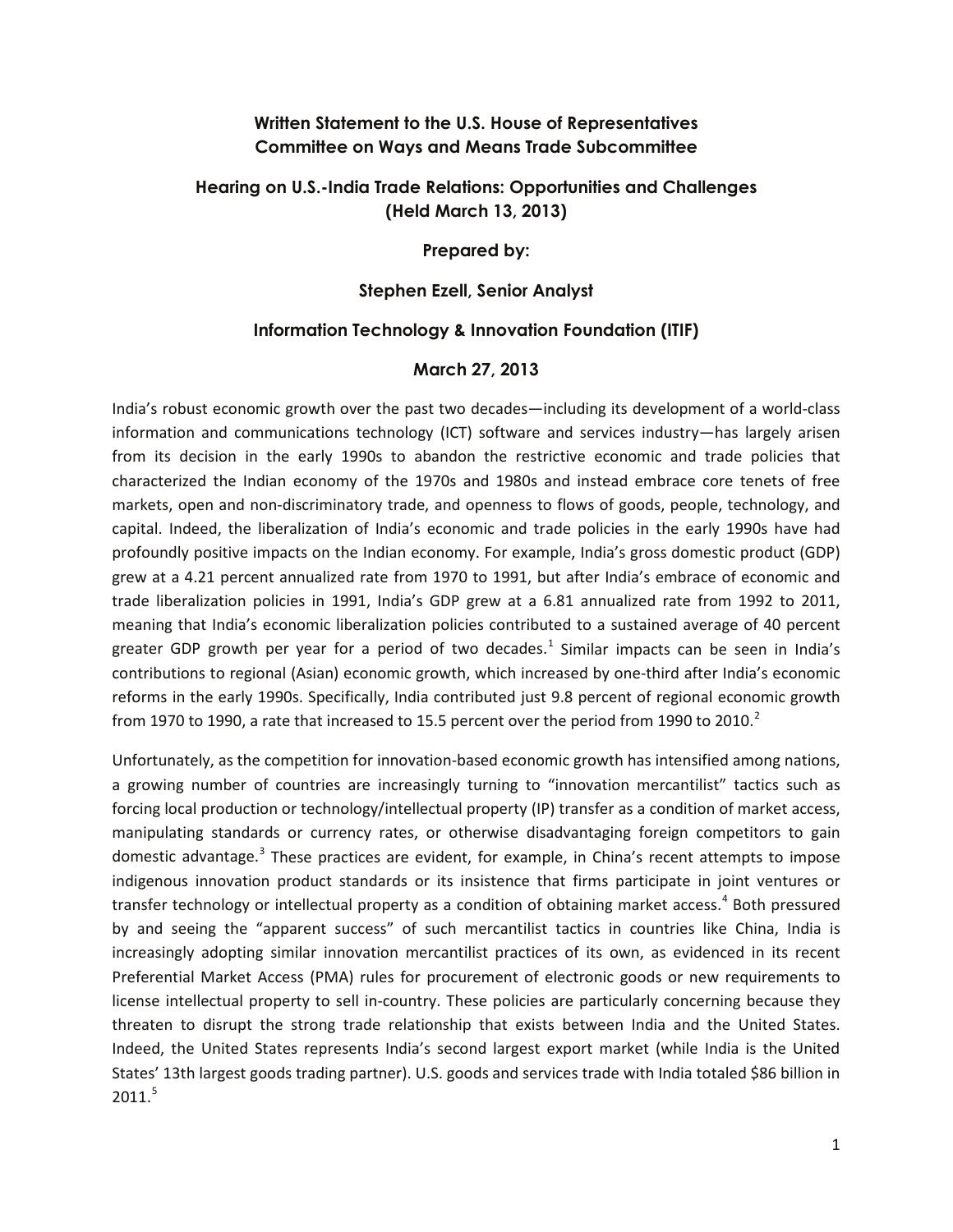The House Ways and Means Trade Subcommittee's Wednesday, March 13 hearing on the turbulent state of U.S.-India trade relations reflects the growing attention and concern related to India's recent embrace of a wide slate of "innovation mercantilist" policies that seek to bolster Indian economic and employment growth by distorting global trade rules and forcing investment and production to occur in India. India has erected these policies in a diverse range of sectors from ICT to life sciences, clean energy, digital content, financial services, and retail.

For instance, in February 2012, the Indian Ministry of Communications and Information Technology announced a Preferential Market Access mandate for electronic goods (the PMA Mandate) which imposes local content requirements on procurement of electronic products by government and private sector entities with "security implications for the country." A specified share of each product's market anywhere from 30 to possibly even up to 100 percent—would have to be filled by India-based manufacturers, with the local content share for each product rising over time.<sup>[6](#page-3-0)</sup> The policy's coverage is so broad it could easily capture half of India's ICT market. In fact, on March 12, 2013, India's Department of Telecommunications sought the Defense Ministry's approval to classify select telecommunications products as "security sensitive" in the run-up to mandating 100 percent domestic sourcing for private sector gear procurements.<sup>[7](#page-3-1)</sup>

When applied to the private sector, India's PMA violates Article III of the GATT (the General Agreement on Tariffs and Trade, whose provisions are incorporated into World Trade Organization (WTO) rules), which prohibits a member nation from discriminating against foreign competitors by forcing them into "buy local" contracts with domestic suppliers for purposes of private sector procurements. It's also poised to violate the WTO's Agreement on Subsidies and Countervailing Measures (ASCM), which prohibits WTO members from granting incentives based on the use of local content. India's PMA is significantly and dangerously outside the bounds of the globally established norms of international trade and if implemented will engender serious harm both to India's economy—and to the entire global trading system.

Two objectives of the PMA Mandate are for India to have 80 percent of the computers and electronics sold in India by 2020 be manufactured domestically and to increase India's ICT exports thirteen-fold from \$5.5 billion today to \$[8](#page-3-2)0 billion by 2020.<sup>8</sup> In pursuit of these goals, India has also excluded foreign ICT vendors from participating in the country's \$4 billion national fiber optic network project, introduced a compulsory registration scheme requiring onerous and duplicative in-country certification testing on a range of computer and electronics equipment, and instituted new rules requiring that foreign corporations enter into joint ventures to sell computers online. [9](#page-3-3) As the United States Trade Representative Office's *2012 National Trade Estimate Barriers Report* notes with regard to India's increasing introduction of mercantilist ICT policies, "Certain aspects of these proposals, if implemented, would impose significant barriers to trade in the ICT sector. Moreover, such approaches, as well as other proposals such as increased conformity assessment procedures and domestic preferences in government procurement, will likely do little to foster domestic manufacturing, but instead produce perverse consequences of discouraging investment, weakening ICT infrastructure, and increasing costs to Indian consumers and firms seeking to do business in India."<sup>[10](#page-3-4)</sup>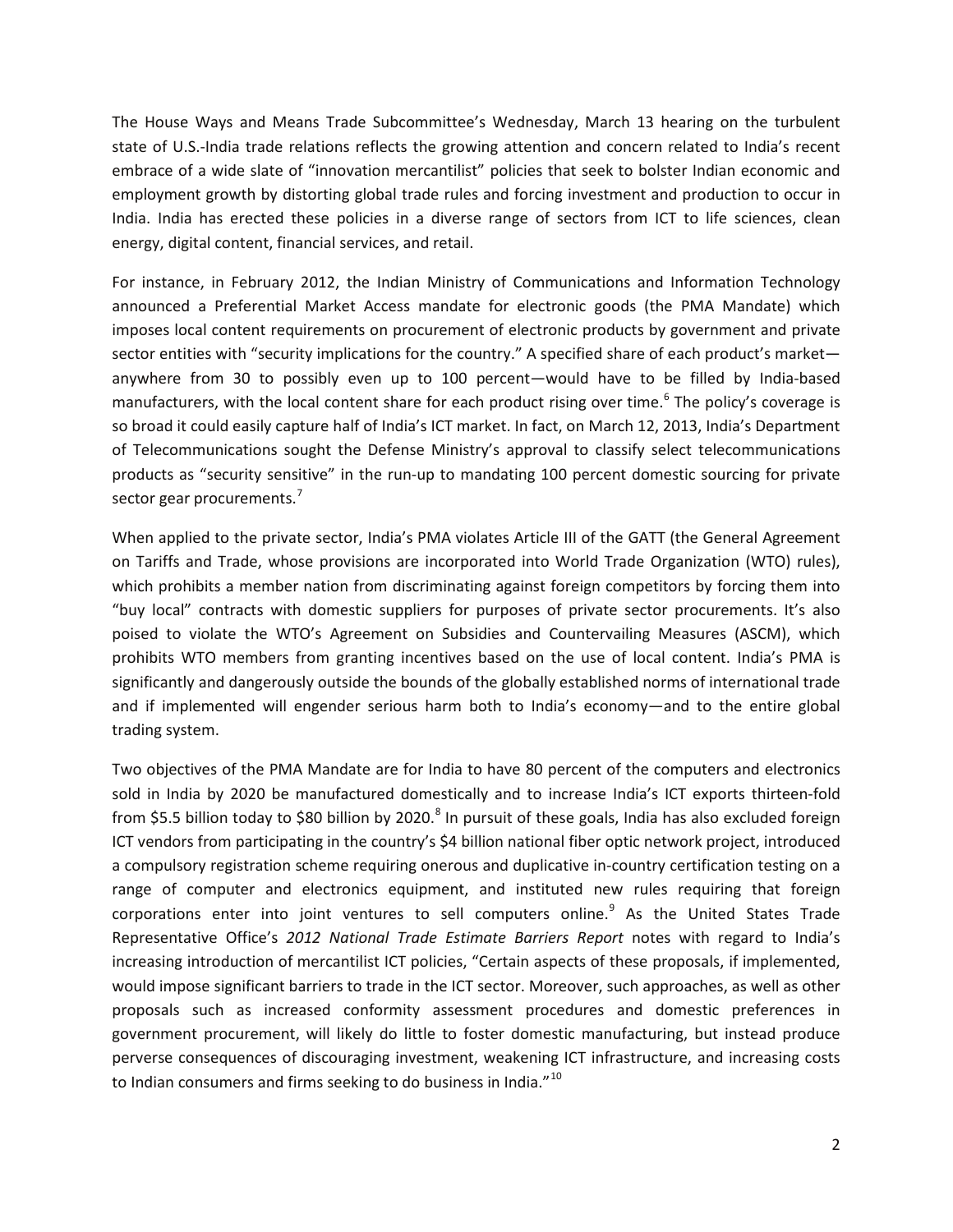<span id="page-2-1"></span><span id="page-2-0"></span>India has also declined to participate in negotiations to expand the Information Technology Agreement (ITA), which eliminates tariffs on trade in ICT products, despite strong evidence that membership in the ITA boosts countries' levels of domestic innovation in ICT sectors and evidence that countries which are non-members of the ITA have seen substantial decreases in ICT exports as a share of their total goods exports.<sup>[11](#page-4-0)</sup> For example, from 1997 to 2010, the share of ICT goods exports as a percentage of the country's total exports increased by 39 percent 16 percent, respectively, in ITA members China and India, but decreased by 227 percent and 300 percent, respectively, in non-ITA member countries Argentina and Brazil.

<span id="page-2-4"></span><span id="page-2-3"></span><span id="page-2-2"></span>In life sciences, the India Patents Controller has issued at least four compulsory licenses (essentially a government-mandated licensing of a patent) for innovative cancer therapies that were researched and developed in the United States, including Genentech's breast cancer drug Herceptin, Bayer's Nexavar, and Bristol-Myers Squibb's Ixempra and Sprycel leukemia therapeutics. The compulsory licenses were granted on the specious grounds that: 1) the drug prices were too high; 2) the domestic market wasn't supplied adequately; 3) and the drug wasn't being adequately "worked" (e.g., manufactured) in India. In at least three more cases, India revoked patents for an alleged failure to demonstrate an inventive step. And India denied Novartis's patent application for the cancer drug Glivec on the grounds that it did not satisfy a "special" rule for "new forms" of known substances—despite the fact that 75 countries have already issued a patent for the drug.

These are just some of the actions recently taken by the Indian government aimed at stripping innovative biopharmaceutical companies' intellectual property for the benefit of India's domestic industry. Meanwhile, even as Indian generic drug sales to the United States have grown dramatically, data suggests India has routinely flouted trade rules to bolster its generic industry at the expense of the United States'. Without access to the Indian market, biopharmaceutical innovators lose access to a great number of consumers, which impacts demand and ultimately affects jobs in the United States that rely on innovation and R&D.<sup>[12](#page-4-1)</sup>

India has also erected new barriers to foreign direct investment (FDI) in the pharmaceutical industry. India had previously allowed up to 100 percent FDI in the pharmaceutical sector without requiring government approval. But in October 2011, India appeared to back away from this openness, adopting a requirement that foreign acquisition of pharmaceutical firms ("brownfield investments") be approved by the Competition Commission of India (CCI). While FDI would still be permitted up to 100 percent, such investment would no longer be automatic. Instead, the CCI has been charged with "balancing" public health concerns with the need to attract FDI when deciding whether to approve a particular acquisition. As the United States' *2012 National Trade Estimate Barriers Report* notes, "This 'balancing' requirement erroneously presumes that FDI in the pharmaceutical sector is in tension with the government's public health objectives, and places the evaluation of such objectives in the hands of the CCI, which appears to be neither competent nor statutorily authorized to perform such analysis." $^{13}$  $^{13}$  $^{13}$  The CCI has been tasked with developing regulations within six months to govern these brownfield decisions, during which time the Foreign Investment Promotion Board will determine approvals for acquisition of pharmaceutical firms by foreign companies. As the *2012 National Trade Estimate Barriers Report*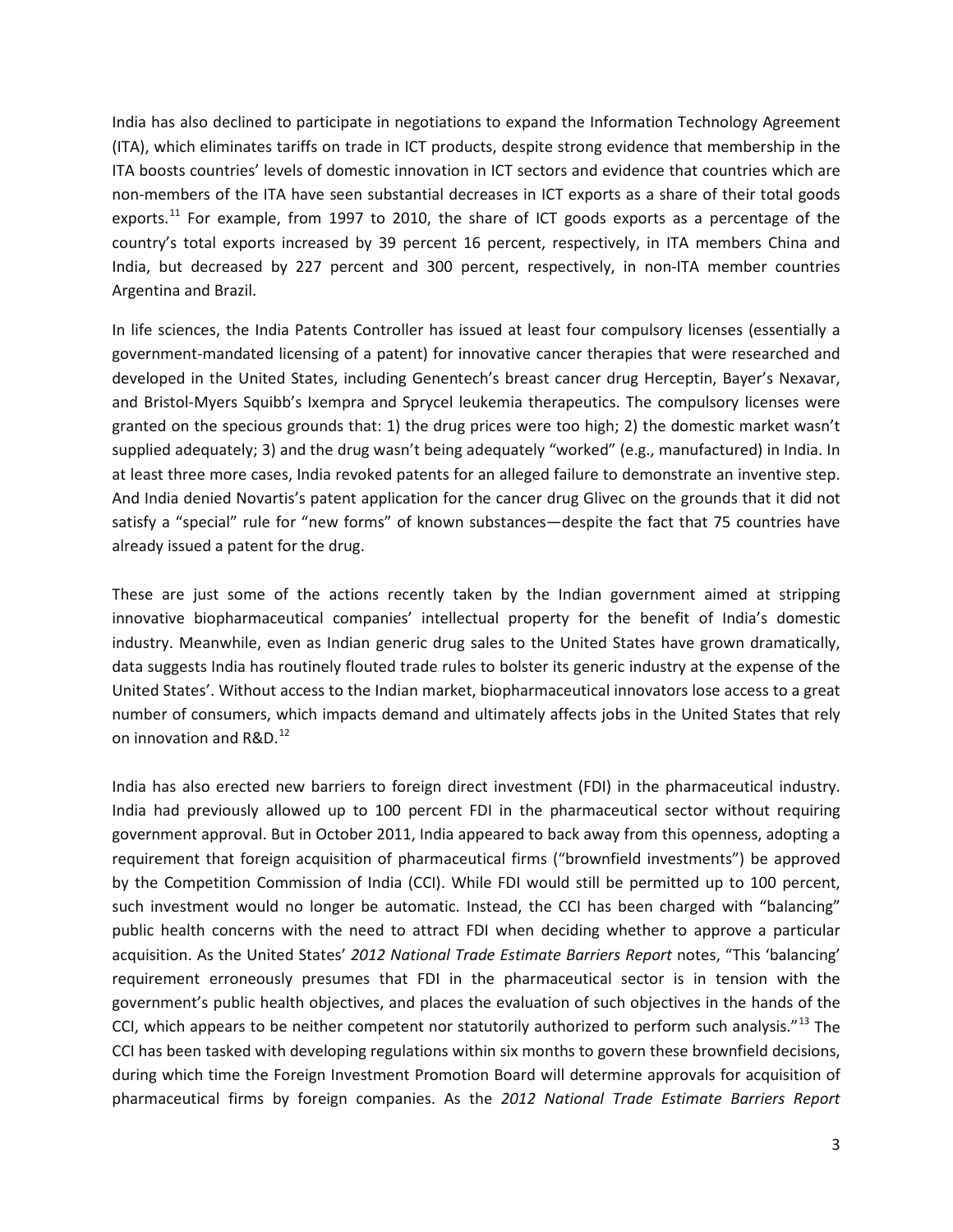explains, "India's stringent and nontransparent regulations and procedures governing local shareholding inhibit inbound investment and increase risk to new entrants."<sup>[14](#page-5-0)</sup> Price control regulations in some sectors, such as the pharmaceutical sector, have further undermined incentives for foreign investors to increase their equity holdings in India.

In clean energy, India has introduced local content requirements for wind turbines and solar photovoltaic cells as part of an effort to promote creation of domestic solar cell and wind turbine manufacturing industries. Specifically, as part of its Jawaharlal Nehru National Solar Mission, India introduced local content requirements that solar project developers source at least 50 percent of their crystalline solar modules and cells from domestic manufacturers in order to receive significant government subsidies.[15](#page-5-1) In response, the United States requested a WTO dispute settlement in February 2013 over India's solar program.<sup>[16](#page-5-2)</sup>

<span id="page-3-4"></span><span id="page-3-3"></span><span id="page-3-2"></span><span id="page-3-1"></span><span id="page-3-0"></span>Digital content piracy, especially that affecting software, music, and film, continues to be a major challenge in India. As the United States Trade Representative's Office *2012 Special 301 Report* notes, "large-scale copyright piracy, especially in the software, optical media, and publishing industries" persists in India. [17](#page-5-3) For instance, the Business Software Alliance's *2011 Global Piracy Study* found that the commercial value of PC software theft in India in 2011 totaled \$2.9 billion, with the software piracy rate reaching 63 percent.<sup>[18](#page-5-4)</sup> Likewise, the International Federation of the Phonographic Industry (IFPI) estimates that more than half of Internet users (54 percent) access unlicensed services on a monthly basis in India.<sup>[19](#page-5-5)</sup> Such rampant digital piracy distorts global trade, threatens the production of digital content in the future, and costs jobs in the United States. While India has introduced new draft copyright legislation, the United States has raised a number of concerns with it, arguing that it contains inadequate protections against unlawful circumvention of technological protection measures connected to Indian and foreign rights holders copyrighted works.<sup>[20](#page-5-6)</sup>

Because of U.S. concerns about inadequate protections for U.S. intellectual property rights holders in a range of industries from life sciences to digital content, India remained on the United States' Special 301 Priority Watch List in 2012, with the *2012 Special 301 Report* noting that India has "made limited progress on IPR protection and enforcement, and its legal framework and enforcement system remained weak."<sup>[21](#page-5-7)</sup> Unfortunately, when intellectual property rights are not protected, it has a chilling impact on both rates of domestic innovation and on foreign direct investment into India's economy.<sup>[22](#page-5-8)</sup> But while compulsory licensing—or outright theft—of intellectual property can help countries in the short-run, it stifles incentives to embark on home-grown technology development, and this only hurts countries in the long-run. $^{23}$  $^{23}$  $^{23}$ 

India also makes it difficult for foreign financial services providers to compete in-country. Although India allows privately held banks to operate in the country, the banking system is dominated by governmentowned banks and direct investment by foreign banks is subject to restrictions. State-owned banks account for roughly 72 percent of the assets and 86 percent of all bank branches in the banking system.<sup>[24](#page-5-10)</sup> Under India's branch authorization policy, foreign banks are required to submit their internal branch expansion plans on an annual basis, but their ability to expand is severely limited by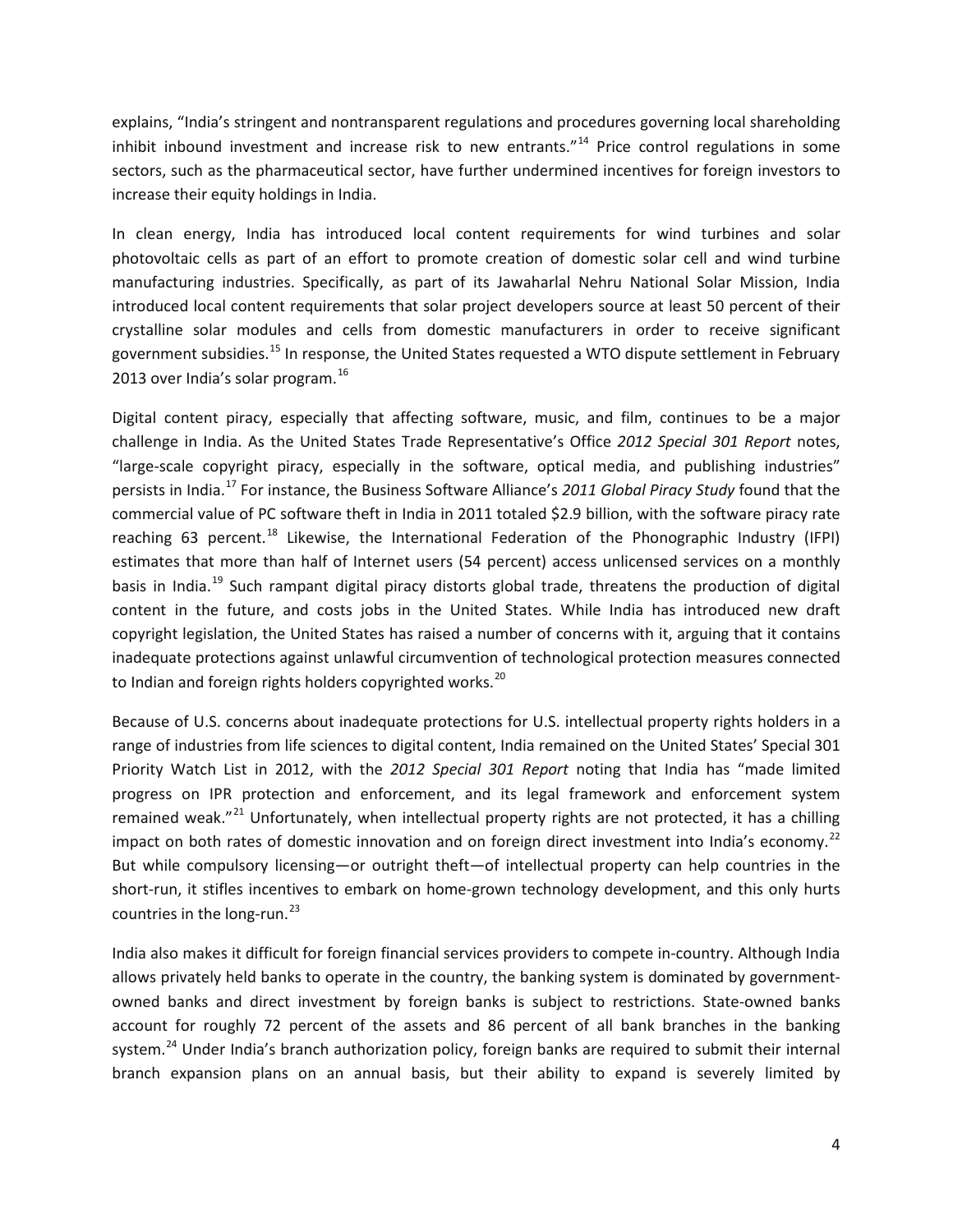nontransparent quotas on branch office expansion. No licenses to open additional bank branches have been issued to U.S. banks since March 2009, despite several banks having applied.

While India has taken important steps to liberalize its retail sectors and open them to more foreign direct investment, several hurdles still remain. For example, FDI provisions in the retail sector are to be handled on a state-by-state basis and are to be focused only on big cities with a population of more than one million, which risks further polarizing urban and rural India, as well as exacerbating planning and environment issues in these already congested cities. Another provision stipulates that foreign chains have to source almost one-third of their manufactured and processed goods from small- and medium-sized enterprises.<sup>[25](#page-6-0)</sup>

Beyond barriers to trade in specific industries, a number of additional hurdles impede trade between India and the United States (and other foreign nations). For example, as the *2012 National Trade Estimate Report on Foreign Trade Barriers* notes, *"*U.S. exporters continue to encounter tariff and nontariff barriers that impede imports of U.S. products, despite the government of India's ongoing economic reform efforts." According to the World Trade Organization, India's average bound tariff rate as of 2010 was 46.4 percent, while its simple MFN (most-favored nation) average applied tariff for 2010 was 12 percent. According to the *2012 National Trade Estimate Report on Foreign Trade Barriers,* India has not reduced the basic customs duty in the past four years. $^{26}$  $^{26}$  $^{26}$ 

<span id="page-4-1"></span><span id="page-4-0"></span>Furthermore, India is not a signatory to the WTO's Government Procurement Agreement (GPA), though it did become an observer to the GPA in February 2010. As the *2012 National Trade Estimate Report on Foreign Trade Barriers* directly states, "India's government procurement practices and procedures are often not transparent. Foreign firms rarely win Indian government contracts due to the preference afforded to Indian state-owned enterprises and the prevalence of such enterprises."<sup>[27](#page-6-2)</sup> India's 2006 Micro, Small and Medium Enterprise (MSME) Act authorizes the government to provide procurement preferences to MSMEs.

<span id="page-4-2"></span>In summary, India's tariff walls, market access restrictions, local content requirements, licensing of foreign intellectual property to domestic companies, and other trade-distorting practices are part of a concerted industrial policy intended to boost domestic manufacturing in India. India feels it must bolster its manufacturing sector for two primary reasons. In part, Indian officials feel they must create millions of manufacturing jobs to accommodate the more than 250 million citizens entering India's workforce by 2025 and in part they are concerned about growing current account balance (trade) deficits. But modernized import substitution industrialization policies that try to add an export-led growth component simply won't work; and in fact are likely to do more harm than good to India's economy.

First, there's simply no correlation between a medium- or large-sized nation's balance of trade and its unemployment rate.<sup>[28](#page-6-3)</sup> Second, India's mercantilist policies miss that India could most readily increase economic growth by raising productivity across-the-board, especially with the productivity level of India's economy just 10 percent that of the United States.<sup>[29](#page-6-4)</sup> Third, they miss that trade barriers which raise prices (or compel the use of inferior) general purpose technologies like ICTs only hurt consumers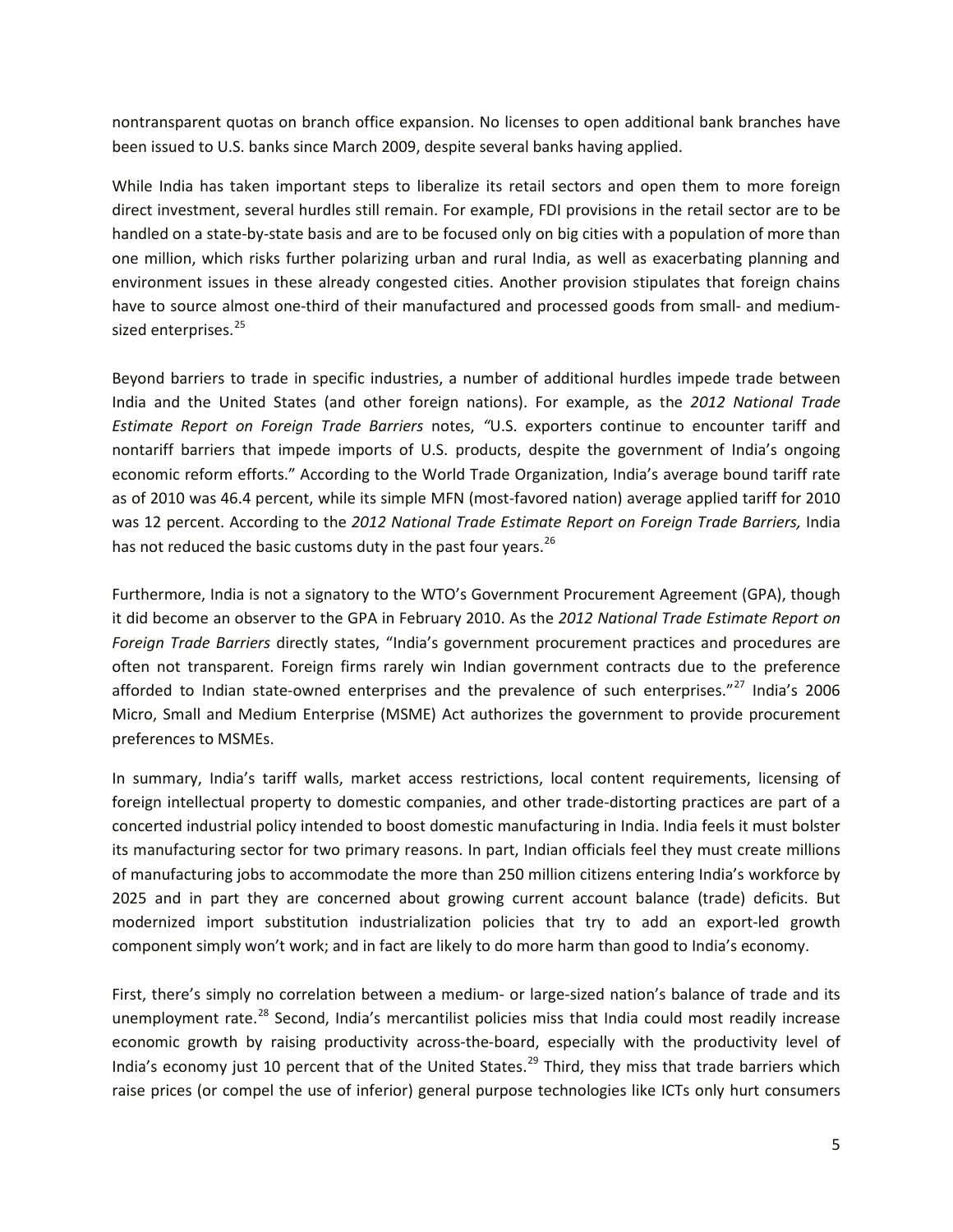and inhibit the diffusion of ICTs among domestic-serving sectors such as financial services, retail, and transportation, causing productivity growth in these sectors to languish. These higher prices also raise the prices of imports for inputs used by Indian manufacturers. This explains why economists have found that for every \$1 of tariffs India imposes on imported ICT products, India suffers an economic loss of \$1.[30](#page-7-0).<sup>30</sup> Fourth, they ignore that the best way to ensure that countries participate in global supply chains, such as for ICTs, is by acceding to global multilateral agreements that remove barriers to their trade. That's why the OECD has found that countries not participating in the ITA saw their participation in global ICT value chains decline by over 60 percent from 1995 (when the ITA was chartered) to 2009,  $31$ leaving a clear message: countries that don't participate in open cross-border flows of digital information and ICT products only end up excising themselves from global production networks.<sup>[32](#page-7-2)</sup> Finally, India neglects to recognize that as it erects more barriers to global trade, other countries will respond with their own trade barriers in kind, meaning that India's own trade-distorting policies will surreptitiously undermine its ambitious export goals.

To be sure, manufacturing can certainly play an important role in helping India meet its employment goals. In fact, a McKinsey Quarterly report, *Fulfilling the promise of India's manufacturing sector*, finds that India's manufacturing sector could grow six-fold to \$1 trillion by 2025, creating up to 90 million domestic jobs.<sup>[33](#page-7-3)</sup> For India's manufacturing sector to achieve that level of impact, it will both have to build its domestic manufacturing base and also attract robust levels of foreign direct investment from multinational manufacturers. But mandating and forcing companies to manufacture in India in order to be able to sell products there is not the way to go about it. In fact, such an approach will only backfire and make multinational corporations leery of moving forward with FDI projects in India. This approach is one reason why foreign direct investment in India, which reached a record \$47 billion in FY 2011, had fallen by 67 percent in the following year [up to September 2012].<sup>[34](#page-7-4)</sup> Indeed, it's quite clear that foreign direct investment in India's electronics and telecommunications sectors fell off a cliff after the country's announcement of the PMA. For example, FDI in India's telecommunications sector fell from \$2 billion in the period from April 2011-March 2012 to just \$70.6 million from April 2012 to December 2012. Likewise, FDI into India's electronics sector fell by over 80 percent between those two time frames.

<span id="page-5-3"></span><span id="page-5-2"></span><span id="page-5-1"></span><span id="page-5-0"></span>Rather, India can realize its goals and attract globally mobile investment—and within the time frames it desires—if it focuses on enacting a range of "good" innovation policies that enhance the competitiveness of its economy. In particular, India needs to implement a range of policies to increase the productivity of its manufacturing sector, a problem because workers in India's manufacturing sector are almost four and five times less productive, on average, than their counterparts in Thailand and China, respectively.<sup>[35](#page-7-5)</sup>

<span id="page-5-10"></span><span id="page-5-9"></span><span id="page-5-8"></span><span id="page-5-7"></span><span id="page-5-6"></span><span id="page-5-5"></span><span id="page-5-4"></span>As Rajiv Kumar and Abhijit Sen Gupta of ICRIER (the Indian Council for Research on International Economic Relations) write in *Towards a Competitive Manufacturing Sector*, six key factors are holding back the competitiveness of India's manufacturing sector, including: 1) the presence of entry barriers (e.g., making it difficult to start a new business); 2) labor market rigidities; 3) procedural constraints; 4) exit barriers; 5) emerging skill constraints; and 6) infrastructure.<sup>[36](#page-7-6)</sup> For instance, it takes 35 days to start a business in India, 62 days to register property, 25 days to complete one procedure to enforce a contract, and 10 years to close a business—all durations well in excess of those seen in developed and developing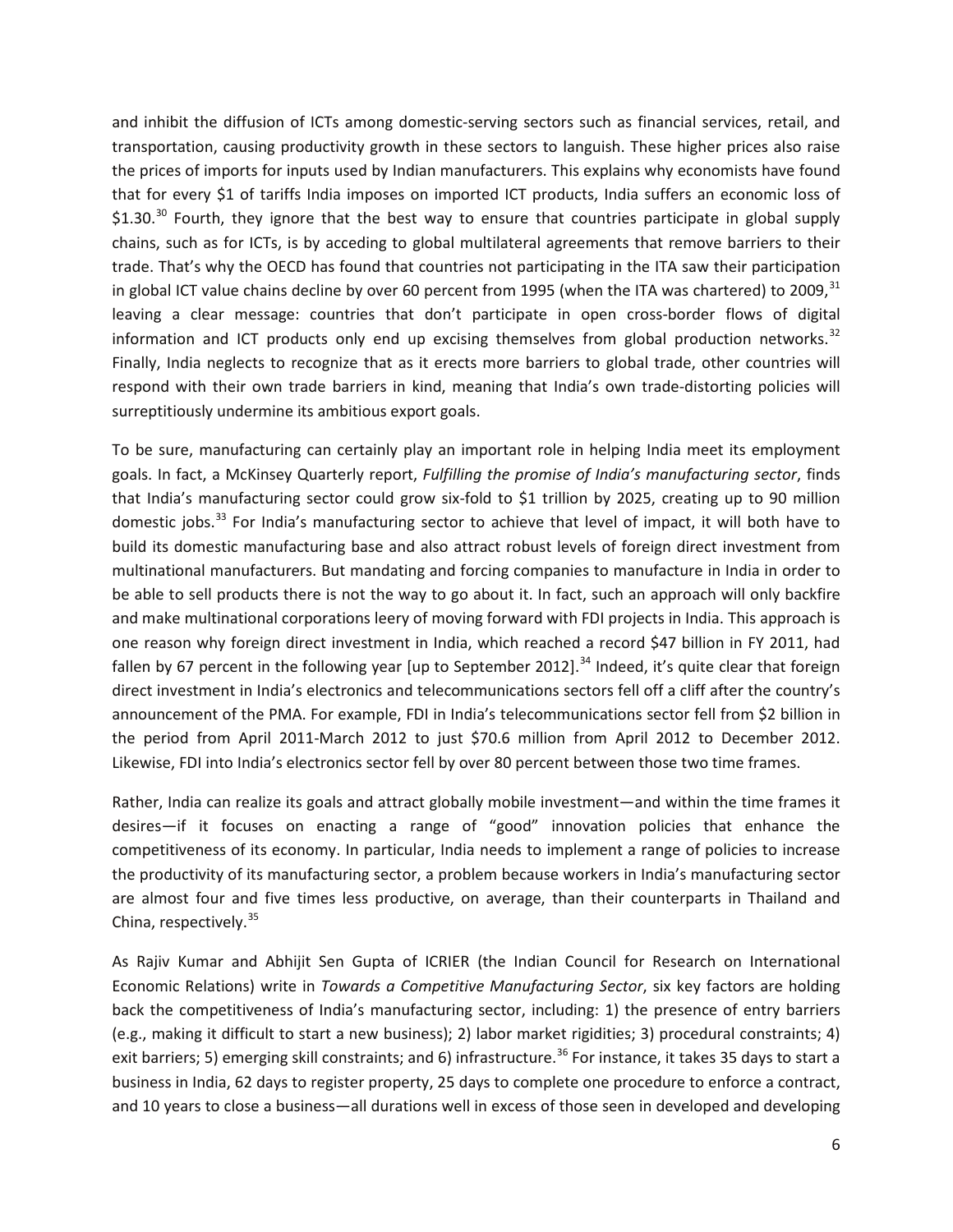<span id="page-6-1"></span><span id="page-6-0"></span>countries alike, including India's principal competitors such as China and Korea.<sup>[37](#page-8-0)</sup> And the cost to start a business equals 56.5 percent of the average Indian citizens' per capita income.<sup>[38](#page-8-1)</sup> Meanwhile, more than \$60 billion in committed capital investment awaits environmental or land clearances. And over both the near- and long-term, India must tackle an infrastructure investment deficit of some \$350 billion that affects particularly its energy and transportation infrastructure. Addressing these issues is the best way for India to empower its manufacturing sector to realize the kind of contribution India's government would like it to make to bolster the country's economic and employment growth.

<span id="page-6-4"></span><span id="page-6-3"></span><span id="page-6-2"></span>In other words, the best path forward for India is to offer globally mobile investment and enterprise all of the attractors of China—a large, fast-growing consumer marketplace, a cheaper labor pool, but one that yet features hundreds of thousands of skilled engineers, etc.—with none of the "innovation mercantilist policies" multinational corporations all-too-often encounter in China. India shouldn't be playing the same game as China, rather it should be offering an alternative and superior model. India should be adopting an attraction, not a compulsion, strategy.

Ultimately, India's innovation mercantilist policies if not significantly modulated threaten to inflect great harm not only on its own but also the global economy. U.S. government and industry have been engaged in intense dialogue with Indian officials for well over a year toward modifying the PMA, compulsory licensing, and related policies without seeing significant improvement. It's time to add some sticks to the carrots. Congress should immediately direct the U.S. International Trade Commission (ITC) to initiate an investigation of how India's mercantilist policies damage the U.S. economy, as it did with the ITC's 2011 report examining the *Effects of China's Intellectual Property Infringement and Indigenous Innovation Policies on the U.S. Economy*. [39](#page-8-2) Congress should also begin the process of withdrawing India's participation from the Generalized Systems of Preferences (GSP), which provides reduced tariffs for Indian goods entering U.S. markets.<sup>[40](#page-8-3)</sup> In fact, India was the top developing country GSP-beneficiary in 2011, with \$3.7 billion in imports entering the United States duty free, and the country has benefitted significantly from the preference.<sup>[41](#page-8-4)</sup> Indeed, as a 2011 report, *Is the US GSP scheme benefitting India's trade?*, finds, "GSP concessions [have] helped to accelerate India's exports into the USA."<sup>[42](#page-8-5)</sup> Finally, the U.S. Trade Representative's Office (USTR) should start preparing to bring a WTO dispute against India regarding the PMA Mandate's local content requirements, as it has done with solar panels.

To be clear, a strong, growing, and collaborative trade relationship between the United States and India is in both parties' best interests. But India's recent trade policies are placing that relationship in jeopardy. The United States should not sit idly by as the Indian government enacts regulations that harm American industry and jobs. Strong leadership will be needed from both sides to ensure a continued constructive and robust trade relationship between the two countries.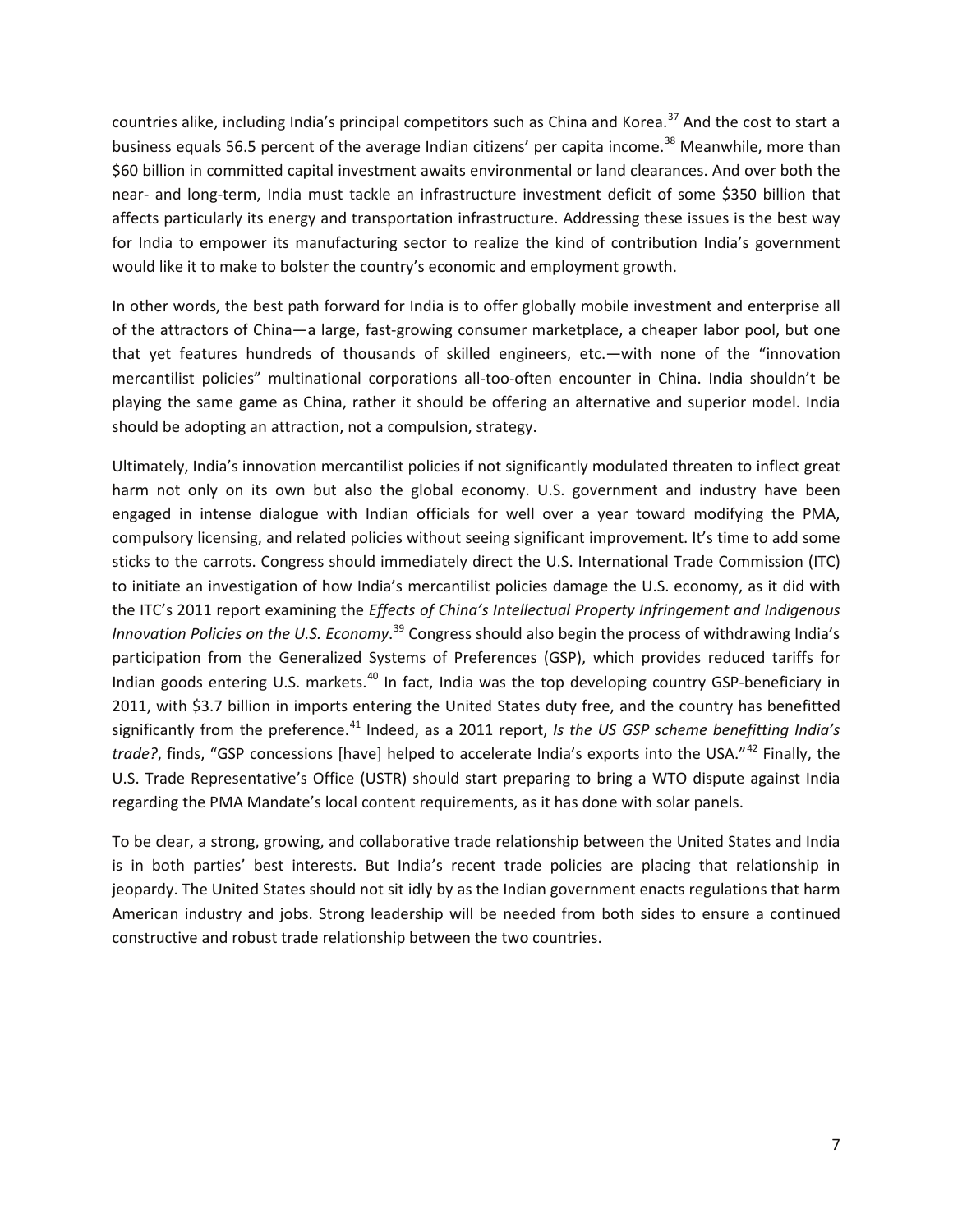#### **ENDNOTES**

<sup>4</sup> Robert Atkinson, *Enough is Enough: Confronting Chinese Economic Mercantilism*, (Washington, DC: ITIF, February 2012), http://www2.itif.org/2012-enough-enough-chinese-mercantilism.pdf.<br><sup>5</sup> Office of the United States Trade Representative, "U.S.-India Bilateral Trade and Investment,"

http://www.ustr.gov/countries-regions/south-central-asia/india.<br><sup>6</sup> Amol Sharma, "India to Western Tech Firms: To Sell It Here, Build It Here," *Wall Street Journal*, January 8, 2013, http://online.wsj.com/article/SB10001424127887323482504578227583950036410.html.<br><sup>7</sup> Kalyan Parbat, "DoT seeks to tag 14 items as security sensitive," *Times of India, March 12, 2013,* 

<span id="page-7-1"></span>

<span id="page-7-2"></span>http://articles.timesofindia.indiatimes.com/2013-03-12/security/37650063\_1\_telecom-licensees-telecom-

<span id="page-7-3"></span>department-telecom-products.<br><sup>8</sup> India Ministry of Communications and Information Technology (MCIT), Department of Electronics and Information Technology, "National Policy Electronics 2012," (New Delhi, India: MCIT, November 19, 2012).

<span id="page-7-4"></span><sup>9</sup> Jamie Yap, "India bars foreign vendors from national broadband initiative," *ZDNet*, January 21, 2013,

<span id="page-7-6"></span><span id="page-7-5"></span>http://www.zdnet.com/in/india-bars-foreign-vendors-from-national-broadband-initiative-7000010055/. <sup>10</sup> United States Trade Representative's Office, *2012 National Trade Estimate Report on Foreign Trade Barriers* (Washington, DC: USTR, March 2012), 192,

http://www.ustr.gov/sites/default/files/NTE%20Final%20Printed\_0.pdf.

 $11$  Stephen Ezell, "The Benefits of ITA Expansion for Developing Countries," (Washington, DC: ITIF, December 2012), http://www2.itif.org/2012-benefits-ita-developing-countries.pdf.<br><sup>12</sup> Robert D. Atkinson, "India's Recent Trade Policies Put Domestic, International Growth at Risk," *The Huffington* 

*Post* (blog), October 31, 2012, http://www.huffingtonpost.com/robert-d-atkinson-phd/indias-recent-trade-

polic\_b\_2050434.html.<br><sup>13</sup> United States Trade Representative's Office, *2012 National Trade Estimate Report on Foreign Trade Barriers*, 191.<br> $14$  Ibid.

<sup>15</sup> Matthew Stepp and Robert D. Atkinson, "Green Mercantilism: Threat to the Clean Energy Economy,"<br>(Washington, DC: ITIF, June 2012), http://www2.itif.org/2012-green-mercantilism.pdf.

<sup>16</sup> Office of the United States Trade Representative, "United States Challenges India's Restrictions on U.S. Solar Exports," February 2013, http://www.ustr.gov/about-us/press-office/press-releases/2013/february/us-challengesindia-restrictions-solar.<br><sup>17</sup> United States Trade Representative's Office, *2012 Special 301 Report* (Washington, DC: USTR, April 2012), 35-36,

http://www.ustr.gov/sites/default/files/2012%20Special%20301%20Report.pdf.

<sup>18</sup> Business Software Alliance and IDC, Shadow Market: 2011 BSA Global Software Piracy Study (Washington, D.C.: BSA, 2011), http://portal.bsa.org/globalpiracy2011/downloads/study\_pdf/2011\_BSA\_Piracy\_Study-Standard.pdf. <sup>19</sup> International Federation of the Phonographic Industry, *IFPI Digital Music Report 2013*, February 2013,

http://www.ifpi.org/content/library/dmr2013.pdf.<br><sup>20</sup> United States Trade Representative's Office, 2012 Special 301 Report, 35-36.<br><sup>21</sup> Ibid.<br><sup>22</sup> Stephen Ezell, "India's IP Growing Pains," Reuters Expert Zone (blog), Marc

http://blogs.reuters.com/india-expertzone/2013/03/25/indias-ip-growing-pains/. <sup>23</sup> Gene Grossman and Elhanan Helpman, *Innovation and Growth in the Global Economy* (Cambridge, Massachusetts: The MIT Press, 1991).

<sup>24</sup> United States Trade Representative's Office, *2012 National Trade Estimate Report on Foreign Trade Barriers*, 87.

<sup>&</sup>lt;sup>1</sup> Author's analysis of World Bank Development Indicators Data. World Bank, World Development Indicators, "GDP growth (annual %)," (accessed January 24, 2013).<br><sup>2</sup> Asian Productivity Organization, *APO Productivity Databook 2012*, 2012, 23, http://www.apo-

tokyo.org/publications/files/ind\_APO\_Productivity\_Databook\_2012.pdf.<br><sup>3</sup> Robert D. Atkinson and Stephen J. Ezell, *Innovation Economics: The Race for Global Advantage* (New Haven, CT: Yale University Press, 2012).

<span id="page-7-0"></span>